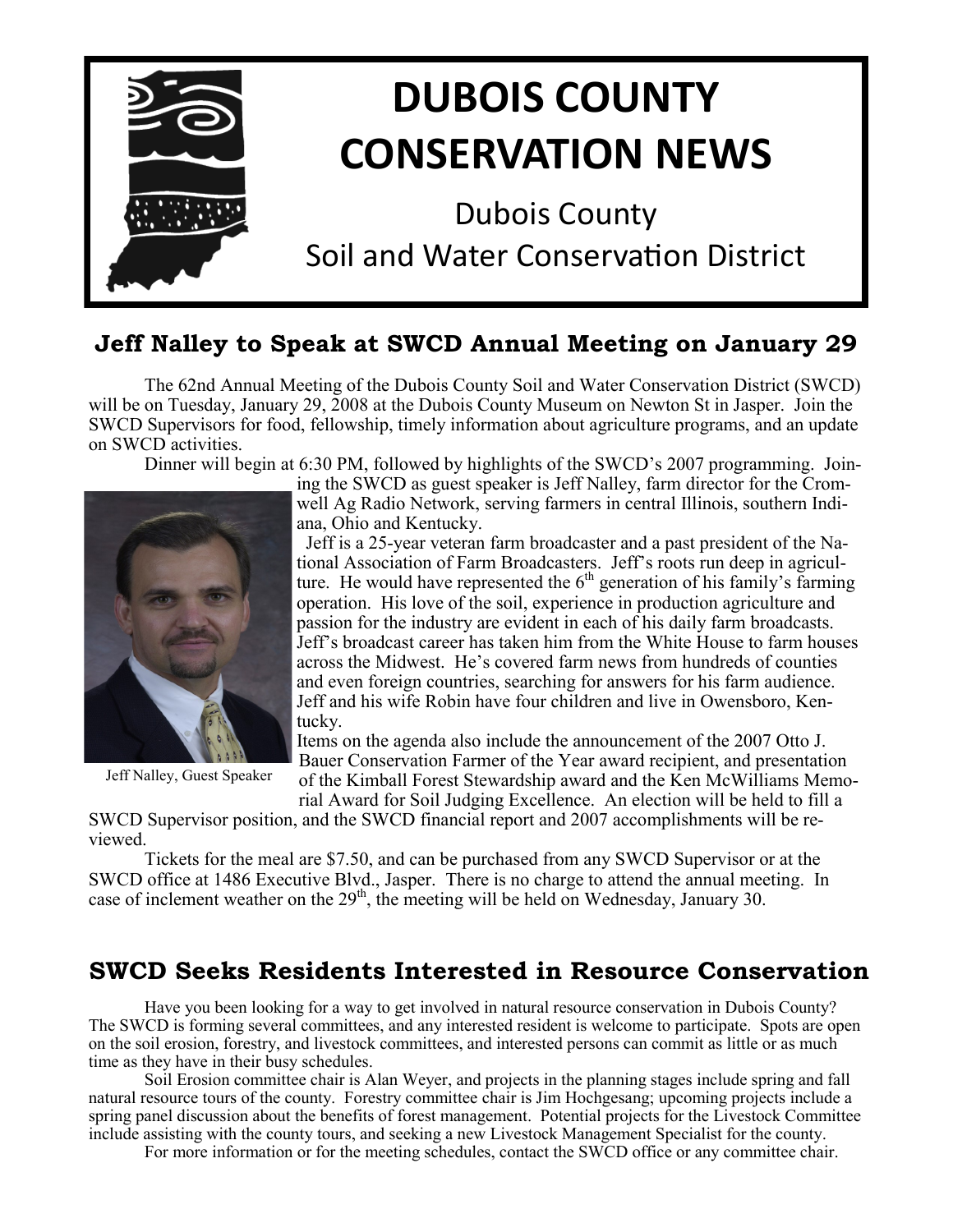# **"Free Walk in Your Woods" Program Available**

The SWCD Forestry Committee and the Indiana Forest and Woodland Owners Association (IFWOA) are jointly sponsoring a "Free Walk in Your Woods" program for all of year 2008.

Now is your chance to have a professional, experienced forester walk through your woods with you, and discuss species, management options, and general forest health. This walk in your woods is free, and is designed to assist landowners to learn more about their forest resources.

For more information, contact Jim Hochgesang at (812) 634- 1814, Liz Jackson at (765) 583-3501, or the SWCD office at (812) 482-1171, Ext. 3.

# **EQIP Applications Currently Being Accepted**

Even though Congress is working on a new Farm Bill, farmers can *still* benefit from some of the 2002 Farm Bill programs. One of these programs offers farmers the chance to prepare now for the conservation measures they need to apply, thanks to assistance from the Natural Resources Conservation Service (NRCS).

NRCS State Conservationist Jane Hardisty said, "We know what our 2008 allocations are for a couple of conservation programs, and for the Environmental Quality Incentives Program (EQIP) we have around \$9 million to help Indiana farmers take the next step toward reaching their conservation goals." Funding for 2008 EQIP contracts began in December of 2007, and the \$9 million has tentatively been committed to Indiana farmers. If contracts get cancelled, or if other states do not obligate all of their funds, more contracts will be funded in Indiana.

"We accept applications for EQIP continuously, but now would be a good time for anyone who needs a conservation plan or needs to add to an existing plan to apply," said Hardisty. "Conservation plans usually cover multiple years, and when we allocate this year's dollars, it commits them over the life of the contract. That way the cost-share and incentives money is available to support all the conservation measures in the plan."

Our field staff is ready to work one-on-one with farmers and have the technical expertise to plan and design conservation measures that are needed to protect natural resources on farm lands.

EQIP funding is available for conservation measures such as cover crops, waterways, structures, filter strips and other buffers, or for land management practices which includes nutrient and pest management, prescribed grazing, animal waste utilizations, and similar practices. To find out more or to sign up, contact Bart Pitstick at the Jasper USDA Service Center at (812) 482-1171 Ext. 3, or view a complete list of practices eligible for funding on the NRCS Web site [http://www.in.nrcs.usda.gov/programs/2008eqip/](http://www.in.nrcs.usda.gov/programs/2008eqip/eqip2008.html) [eqip2008.html](http://www.in.nrcs.usda.gov/programs/2008eqip/eqip2008.html) in a document called "EQIP Indiana 2008 State Guidelines."

#### **THE SWCD BOARD OF SUPERVISORS:**

Jack Welp, Chair

Glenn Menke, Vice Chair

Alan Weyer, Member

Jason Small, Member

Sam Oxley, Member

Duane Hopf, Stan Leinenbach Donovan Brunsman, Lee Schnell Jim Hochgesang, Associate Members

**Contact one of these county officials with your conservation questions, comments, and concerns!**

#### **Service Center Staff:**

**Amanda Bough SWCD Technical Specialist**

**Radius Weisman SWCD Technical Specialist**

**Judi Brown, SWCD Executive Director Bart Pitstick,**

**NRCS, District Conservationist**

#### **SWCD BOARD MEETINGS**

 The Dubois County SWCD Board of Supervisors meets on the first Thursday of each month. The meetings begin at 7:00 PM Nov. through March, and 7:30 PM April through October, and are located in the in the USDA Service Center in Jasper IN. Anyone interested in local soil and water conservation issues is encouraged to attend.

**The Dubois County Soil and Water Conservation District promotes to all citizens - both agricultural and non-agricultural the vital benefits of protecting and preserving natural resources, especially soil and water.**

All programs and services of the Dubois County Soil and Water Conservation District are offered on a nondiscriminatory basis, without regard to race, color, national origin, relation, sex, age, marital status, or handicap.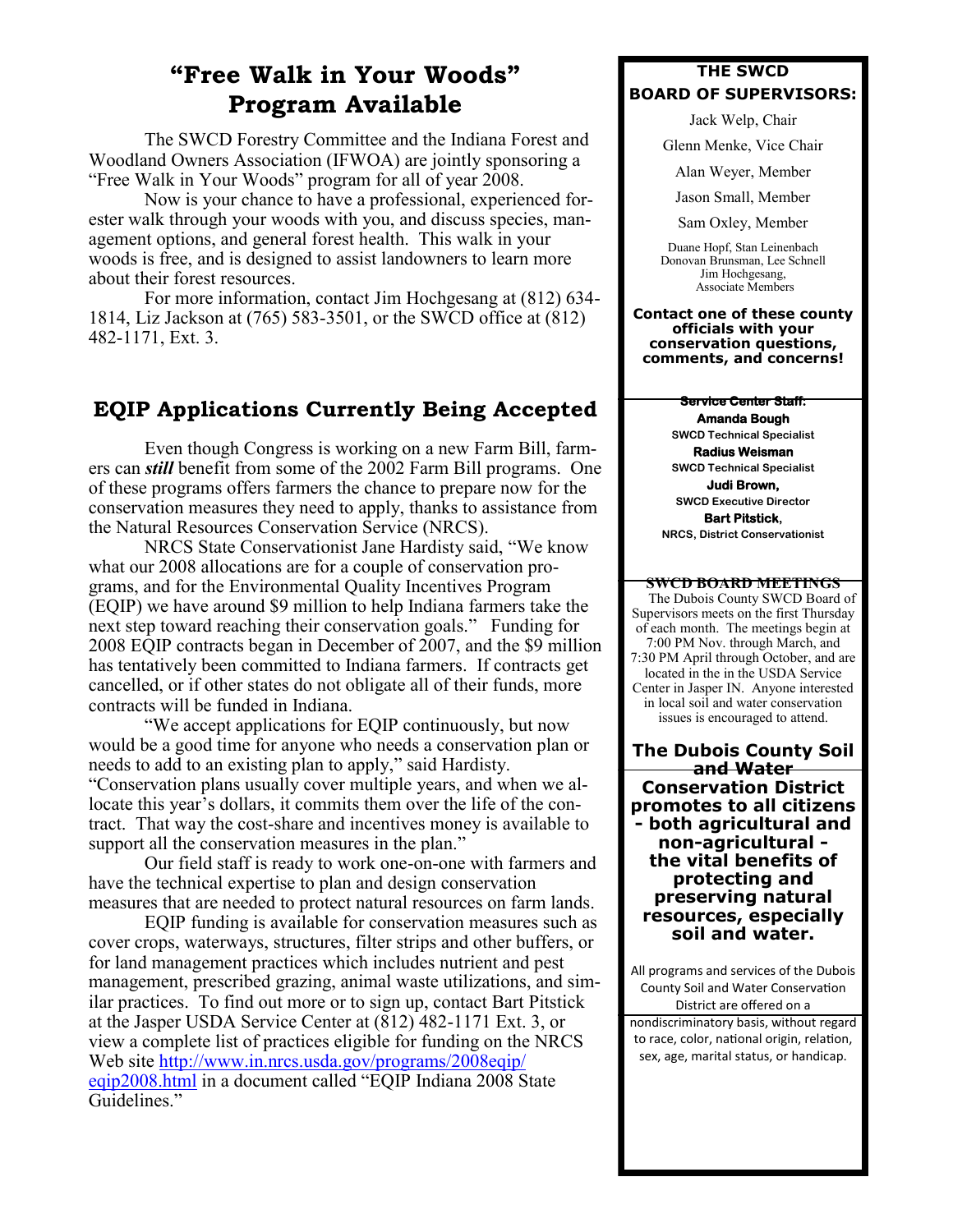# **Livestock Management Project Completed**

Since August of 2005, the Dubois and Pike County Soil and Water Conservation Districts have worked together to provide technical and financial assistance to livestock owners in the Patoka River watershed through a federal Clean Water grant. The project was funded through the Indiana Department of Environmental Management, and administered by the Four Rivers Resource Conservation and Development Area (RC&D). The grant included \$70,000.00 in cost-share incentive payments for best management conservation practices, and additional funds to hire Colt VanNatta as Livestock Management Specialist to oversee the project.

Since 2005, VanNatta has designed 180 conservation practices that were installed in Dubois and Pike Counties for this grant project, as well as for a Clean Water Indiana grant, and the USDA Environmental Quality Incentives Program (EQIP) and Grassland Reserve Program (GRP). These practices include fencing, watering facilities, heavy use area protection, stream crossings, pipelines, spring developments, and prescribed grazing plans.

Education and outreach to landowners in the watershed was another major objective of the grant project. During this time, VanNatta planned, led, or spoke at several locations, including a Watering Systems Field Day, Pasture Walk, Goat and Sheep workshop at SIPAC, No-Till Field Day in Perry County, and two Dubois and Pike County Soil and Water Conservation District Annual Meetings. In addition to these presentations, 32 articles, promotional flyers, and inserts were published in local newspapers and the Conservation District newsletters.

The grant period terminated in October, and VanNatta has left the Jasper USDA Service Center, and has begun working for the Natural Resources Conservation Service as the District Conservationist for Fayette

and Union Counties. For more information about conservation practices or the USDA's



Colt VanNatta

Farm Bill programs, contact the Dubois County Soil and Water Conservation District at (812) 482-1171 Ext. 3.

# **Final Thoughts About Pasture Management**

Have you driven down the road, looked over at your pastures and thought, "I wish I could change some things out there but what should I do?" My family farm is over three hours away but every time I go home I ask myself this same thing.

The biggest help I've had in making management decisions comes from things I've learned from visiting your farms during the past two years. If variety is the spice of life, then Dubois County has no shortage. I've had the pleasure of working in five counties in the state of Indiana and no other county has the physical differences in the lay of the land as Dubois County.

So what works on your pasture might not work on your neighbor's five miles down the road. All are different but they all provide ideas about different management styles. Take the time to talk to your neighbors and learn more about their operations, and you too can see the MANY different practices and management styles within your county.

Some examples I've seen include using large construction equipment tires as watering systems. The tires have the bead and part of the sidewall cut off, with layers of bentonite clay and concrete in the bottom to seal the water. Directly below the tire is a hole that extends several feet underground and uses the earth's geothermal heat to rise and keep the water from freezing in colder weather. A note for producers, steel belted and cut resistant tires are nearly impossible to cut!



Another idea is using heavy producing springs (hill side seeps) as a high quality water source for livestock. Springs are

noted as having the cleanest source of water for any livestock on pasture.

Brassicas (turnips) and warm season grasses (switchgrass) can be used as alternative forages for livestock during periods of slow growth of cool season grasses. This helps to extend the grazing season by letting primary forages rest so they can be used later and cut down on your dependence on hay.

Pipeline can be used for summer grazing only and drained for winter use. This is done by laying the pipeline on top of the ground in protected areas, such as under fence lines so animals do not step on it. This also prevents the sun from raising the temperature of the water inside the pipeBy Colt VanNatta, Livestock Specialist

#### line.

Heavy use area protection pads or large rock pads of 53 gravel with additional lime on top keep animals out of the mud. After our past winter and spring these pads have proven their worth to me; they were able to keep cattle out of mud and make life easier on producer and livestock.

Get out there and talk to your neighbors! There is a vast amount of knowledge

sitting at your doorstep. But be sure that you fully understand the concepts and consequences of anything



that you are planning on implementing to your system.

It has been a pleasure serving as your Livestock Management Specialist these past two years, and I wish you all the best.